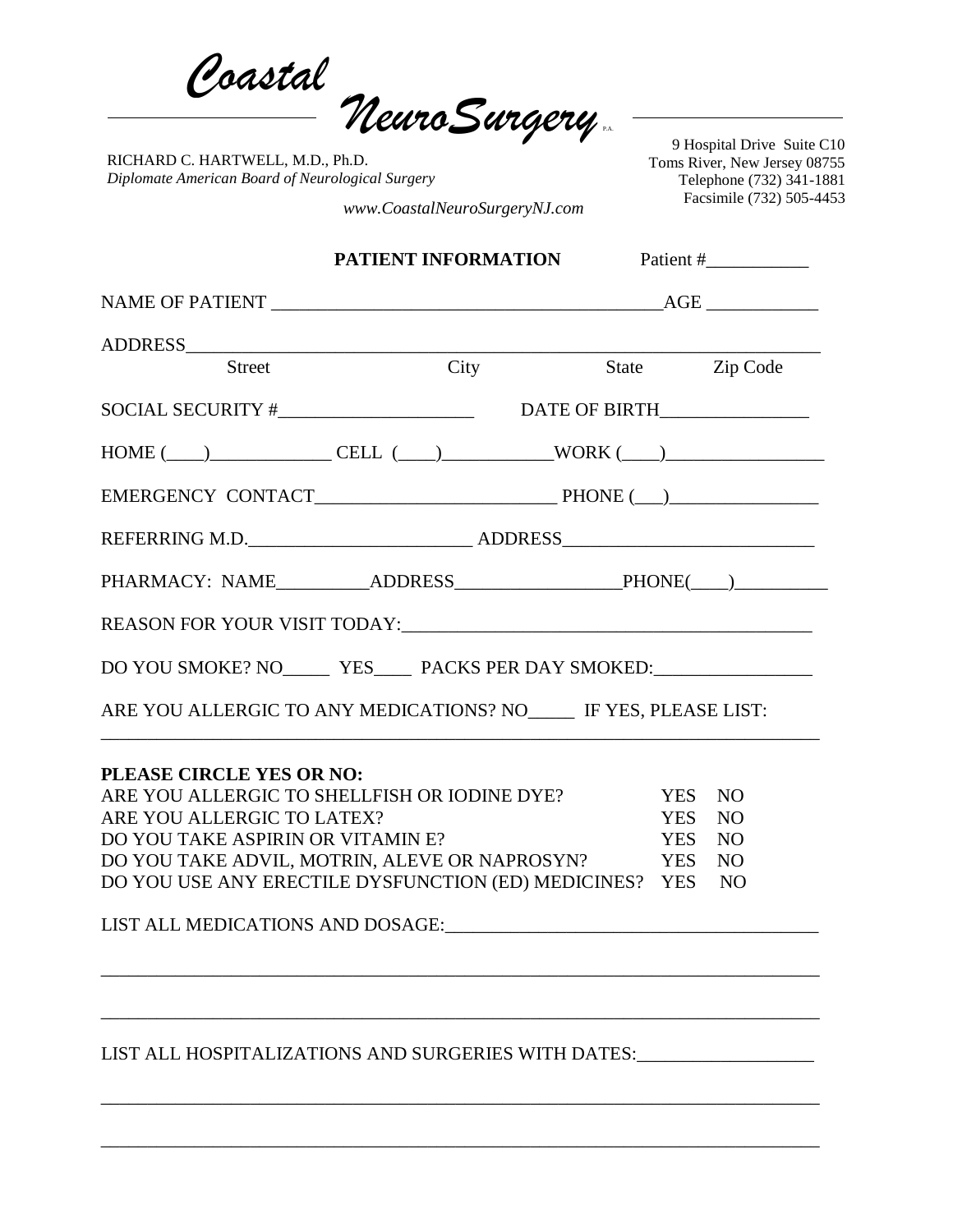|                                                                                                                                                                                | Page 2                                                                                                                                                                                                                                                                                                                                                                                                                                                                                                                                                                                                    |
|--------------------------------------------------------------------------------------------------------------------------------------------------------------------------------|-----------------------------------------------------------------------------------------------------------------------------------------------------------------------------------------------------------------------------------------------------------------------------------------------------------------------------------------------------------------------------------------------------------------------------------------------------------------------------------------------------------------------------------------------------------------------------------------------------------|
|                                                                                                                                                                                | DO YOU HAVE A LIVING WILL (ADVANCE DIRECTIVE)? YES_________ NO _________                                                                                                                                                                                                                                                                                                                                                                                                                                                                                                                                  |
|                                                                                                                                                                                |                                                                                                                                                                                                                                                                                                                                                                                                                                                                                                                                                                                                           |
| <b>CHECK IF YOU HAVE HAD:</b><br><b>Q</b> ANGINA                                                                                                                               | <b>Q</b> SEIZURES                                                                                                                                                                                                                                                                                                                                                                                                                                                                                                                                                                                         |
| $\Box$ HEART ATTACK<br>U HEART MURMUR<br><b>Q</b> HYPERTENSION<br>U RHEUMATIC FEVER<br>U SHORTNESS OF BREATH<br><b>E</b> EASY BRUISING OR BLEEDING<br>CORNEAL TRANSPLANT: WHEN | <b>Q</b> DIABETES<br>$\Box$ HEPATITIS/AIDS/HIV<br><b>E</b> KIDNEY DISEASE<br><b>Q</b> ULCER DISEASE<br><b>Q</b> LUNG DISEASE<br><b>Q</b> THYROID DISEASE<br><b>Q</b> SEX OR GROWTH HORMONES                                                                                                                                                                                                                                                                                                                                                                                                               |
| ETHNICITY: Are you Hispanic or Latino? YES NO<br>RACE:<br><b>Q</b> White<br>$\Box$ Asian<br>INSURANCE INFORMATION:                                                             | Black or African American<br>Multiple races<br>□ American Indian or Alaska Native<br>□ Native Hawaiian or other Pacific Islander<br>LANGUAGE SERVICES: If you speak any of the following, language assistance services,<br>free of charge is available to you. Please circle the one for which you need assistance:<br>Spanish, Chinese, Korean, Portuguese, Gujarati, Polish, Italian, Arabic,<br>Tagalog, Russian, French Creole, Hindi, Vietnamese, French, Urdu.                                                                                                                                      |
| PRIMARY INSURANCE CO. NAME                                                                                                                                                     |                                                                                                                                                                                                                                                                                                                                                                                                                                                                                                                                                                                                           |
| SECONDARY INSURANCE CO. NAME<br>ID #<br>ADDRESS                                                                                                                                | GROUP #                                                                                                                                                                                                                                                                                                                                                                                                                                                                                                                                                                                                   |
|                                                                                                                                                                                | IS THIS WORK RELATED? AUTO ACCIDENT? OTHER ACCIDENT                                                                                                                                                                                                                                                                                                                                                                                                                                                                                                                                                       |
|                                                                                                                                                                                | I authorize all medical and/or surgical benefits, including Major<br>Medical, Medicare, private insurance or health plans to COASTAL<br>NEUROSURGERY. I am responsible for all charges incurred for my medical<br>care. If Coastal Neurosurgery, P.A. is unable to collect the monies due us<br>in a reasonable time, a finance charge of 1.5% per month will be added to<br>your balance each month. If your account is sent to a collection agency,<br>all collection costs and legal fees will be added to your account. I<br>authorize the release of any medical information necessary to process my |

PLEASE SIGN\_\_\_\_\_\_\_\_\_\_\_\_\_\_\_\_\_\_\_\_\_\_\_\_\_\_\_\_\_\_\_\_\_\_ DATE \_\_\_\_\_\_\_\_\_\_\_\_\_\_\_

claim.